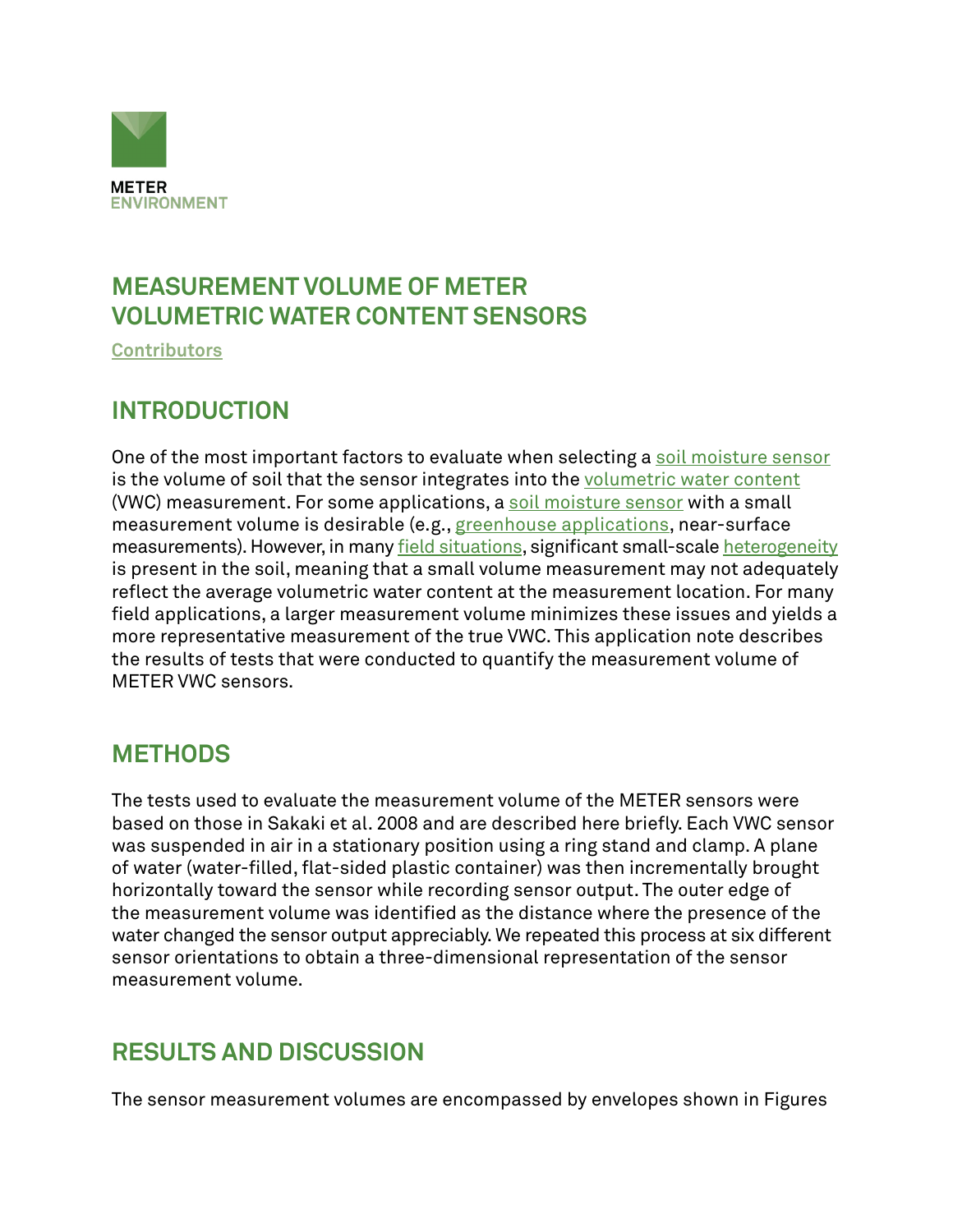1 through 7 below. If the measurement volume for each sensor is approximated as an ellipsoidal cylinder with the dimensions measured experimentally, as Figures 1 to 7 demonstrate, then you can calculate the total measurement volumes in Table 1.



**Table 1.** Measurement volume of METER soil moisture sensors

It is well known that the electric field distribution inside the measurement volume is strongly weighted toward the sensor surfaces. Care should still be taken to ensure [good soil-sensor contact](https://www.metergroup.com/environment/articles/soil-moisture-sensors-which-installation-method-best/) to avoid air gaps at the sensor surface where it is most sensitive. It is also likely that electromagnetic field lines propagate further through air than through higher dielectric material (i.e., soil), so the dimensions in Figures 1 through 7 and the volumes in Table 1 should be taken as the maximum possible for each sensor. They should be good guidelines for installing the sensors near the soil surface or near a foreign object in the soil.

#### **REFERENCES**

Sakaki, Toshihiro, et al. "Empirical two-point ɑ-mixing model for calibrating the ECH2 O EC-5 soil moisture sensor in sands." *Water resources research* 44.4 (2008). [Article link.](http://onlinelibrary.wiley.com/doi/10.1029/2008WR006870/full)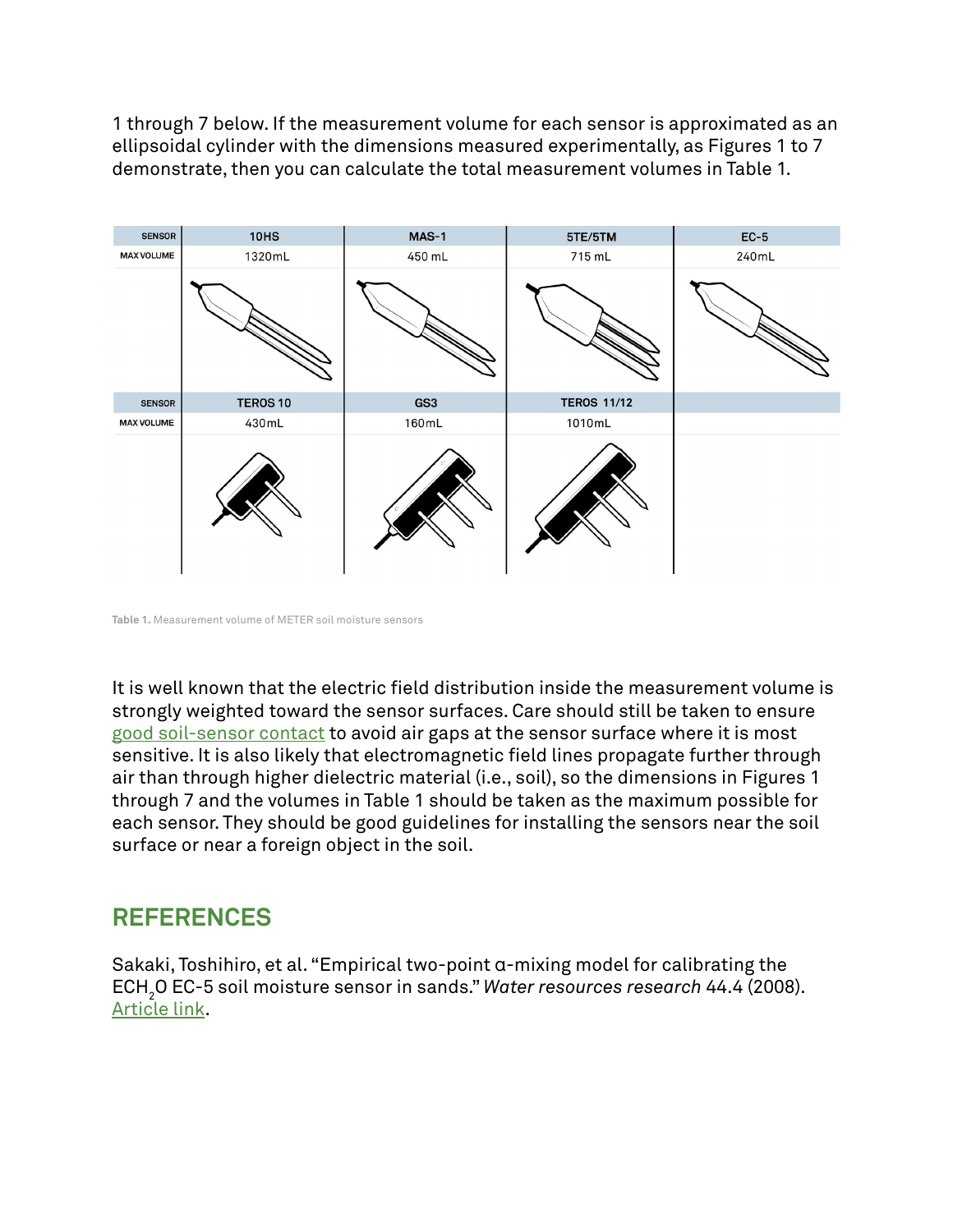

 $3.5cm$ 

**Figure 1.** Idealized measurement volume of METER 10HS sensor



**Figure 2.** Idealized measurement volume of METER's 5TM and 5TE sensor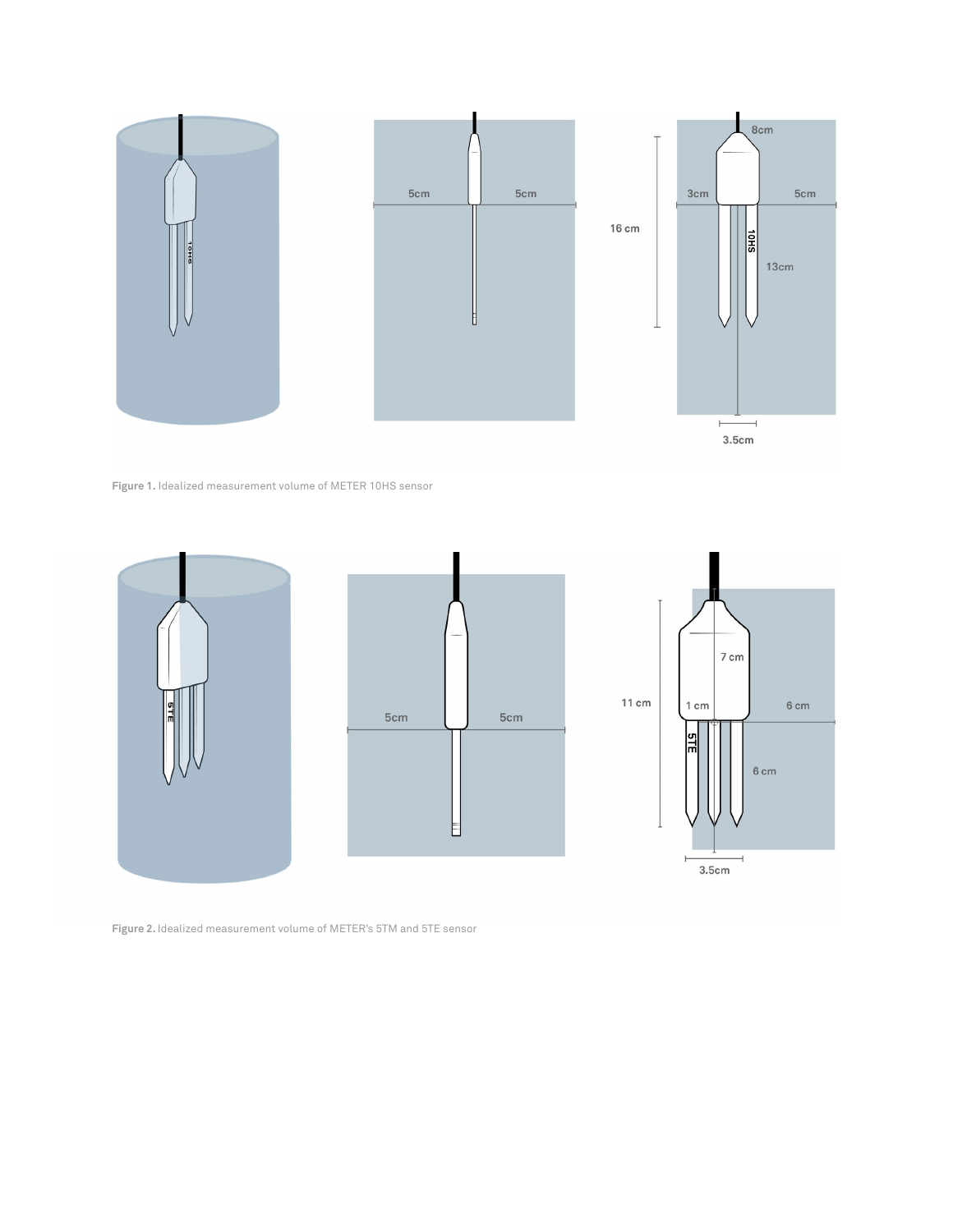

**Figure 3.** Idealized measurement volume of METER EC-5 sensor



**Figure 4.** Idealized measurement volume of METER TEROS 10 and GS1 sensor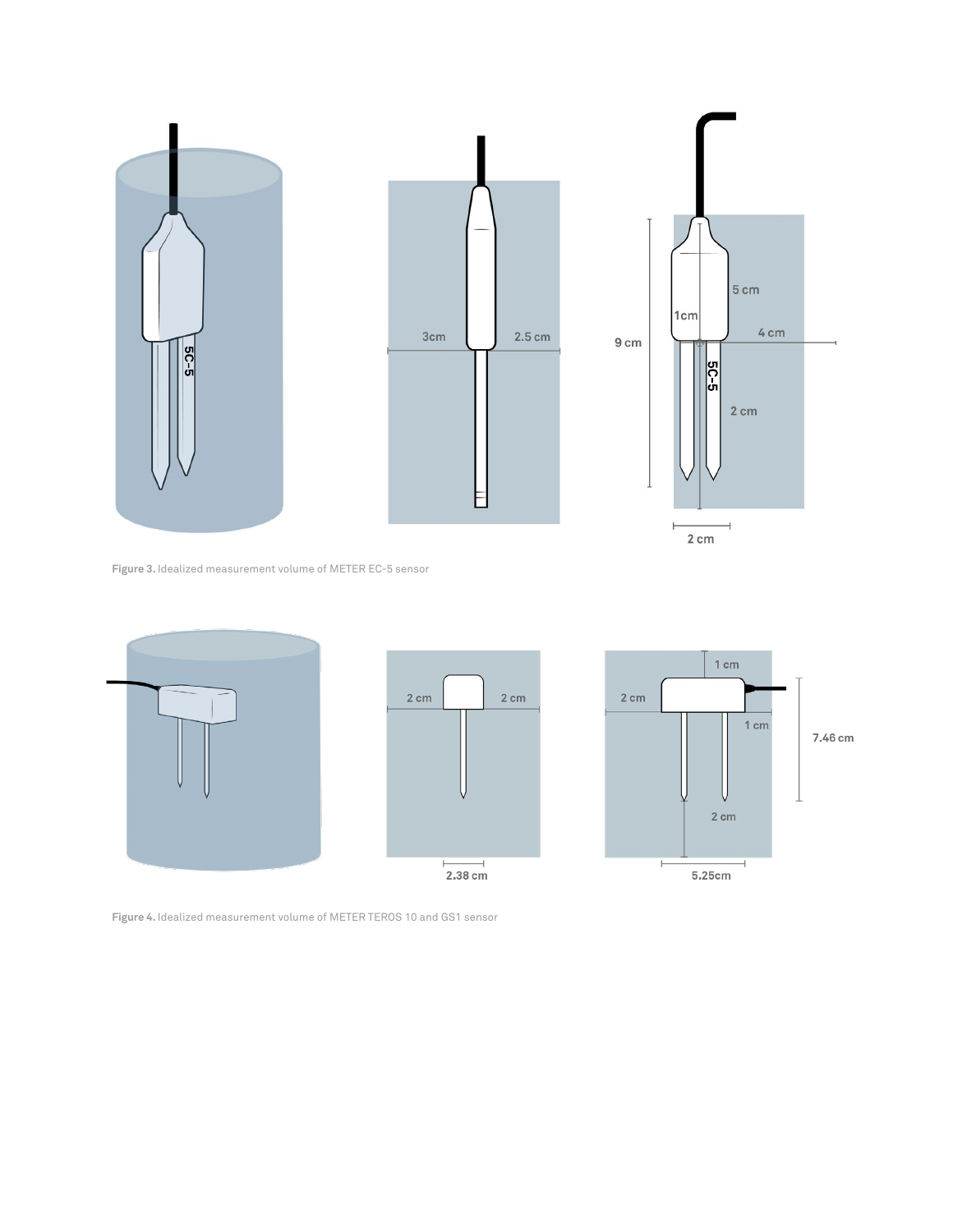

**Figure 5.** Idealized measurement volume of METER GS3 sensor



**Figure 6.** Idealized measurement volume of METER MAS-1 sensor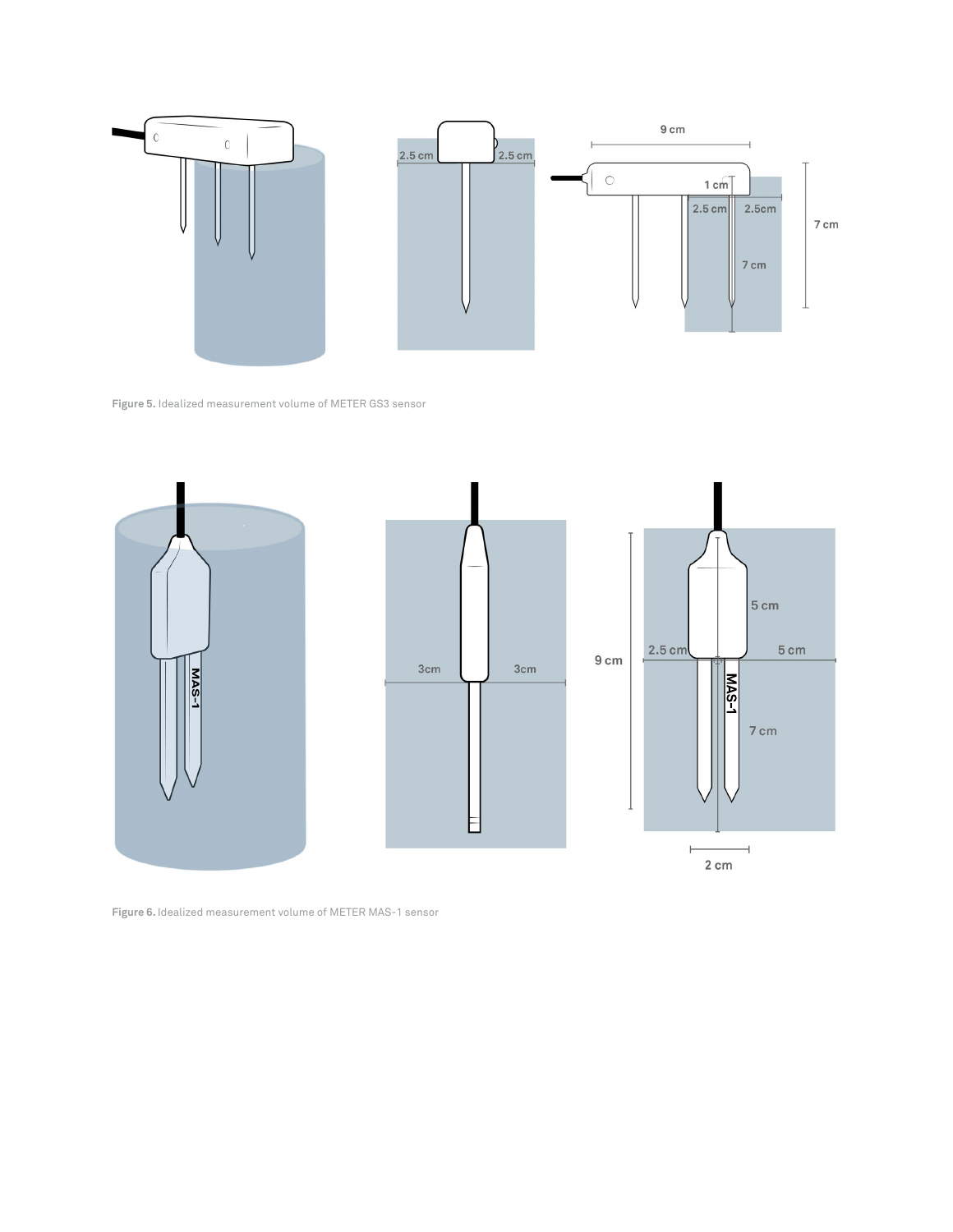

**Figure 7.** Idealized measurement volume of METER's TEROS 11 and TEROS 12 sensor

# **WHY WE SPENT 20 YEARS DEVELOPING TEROS SENSORS**

With the [TEROS 12](https://www.metergroup.com/en/meter-environment/products/teros-12-soil-moisture-sensor), we've not only improved our sensor, we've also turned our attention to broader issues that are likely to confound [soil moisture sensor](https://www.metergroup.com/en/meter-environment/measurement-insights/which-soil-moisture-sensor-perfect-you) data—things like sensor-to-sensor variability, volume of influence, air gaps, and preferential flow. Learn about:

- TEROS 12 data consistency and response to wetting fronts
- How the new calibration procedure works to minimize sensor-to-sensor variability
- How the [installation tool](https://www.metergroup.com/en/meter-environment/products/teros-borehole-installation-tool) reduces air gaps and site disturbance while improving consistency
- What to expect during an installation

Watch the webinar: Revolutionizing Soil Moisture—A New Holistic Approach for Higher Accuracy [here](https://www.youtube.com/watch?v=8qWe9oSY6yY).

## **GET THE COMPLETE PICTURE**

Learn everything you need to know about measuring soil moisture—all in one place: why you need it, how to measure it, method/sensor comparisons, how many measurements, where you should measure, best practices, data troubleshooting, and more.

[Download the "Researcher's complete guide to soil moisture"](https://www.metergroup.com/en/meter-environment/education-guides/researchers-complete-guide-soil-moisture)